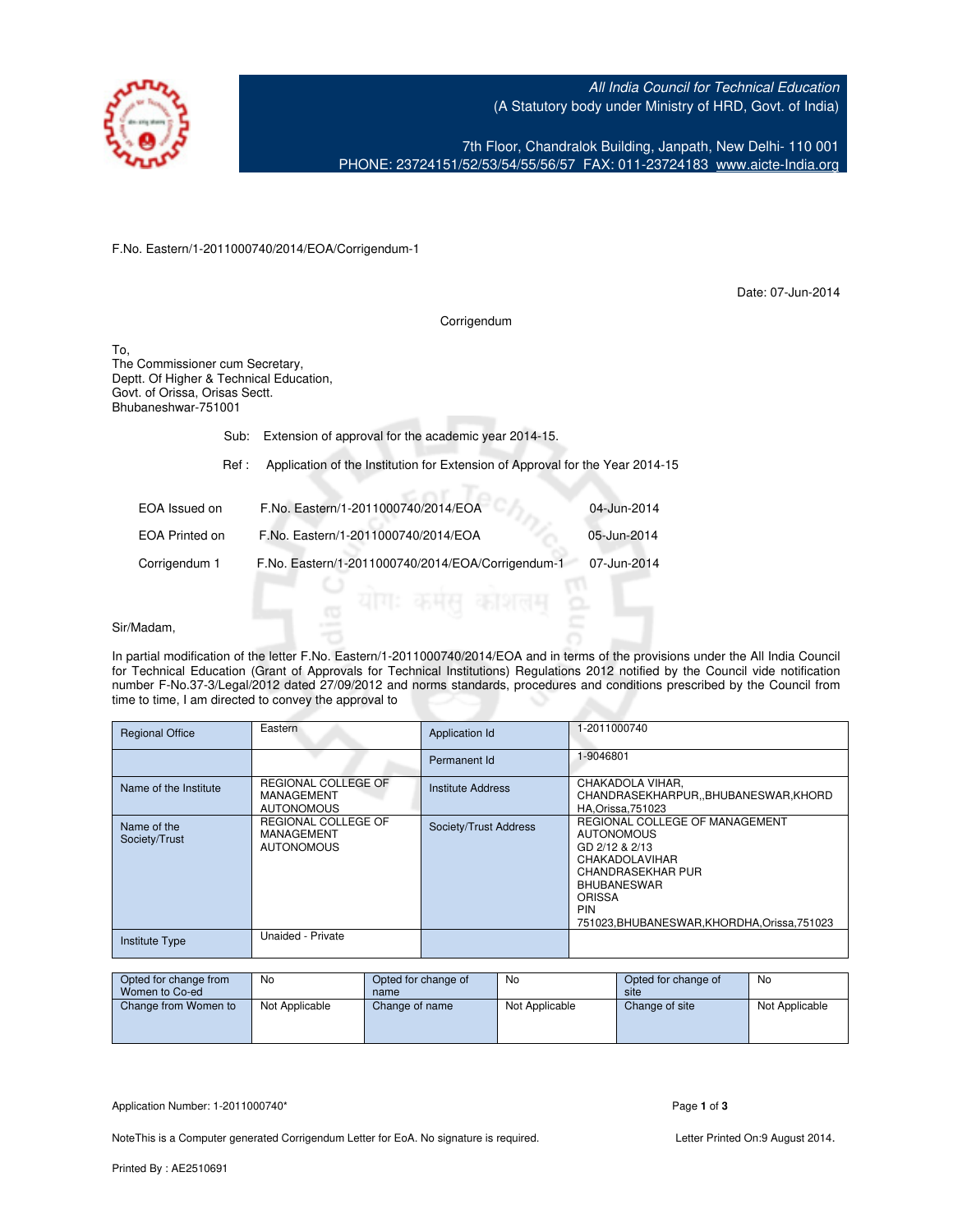## All India Council for Technical Education (A Statutory body under Ministry of HRD, Govt. of India)



7th Floor, Chandralok Building, Janpath, New Delhi- 110 001 PHONE: 23724151/52/53/54/55/56/57 FAX: 011-23724183 [www.aicte-India.org](http://www.aicte-India.org)

| Co-ed approved | Approved | Approved |  |
|----------------|----------|----------|--|
|                |          |          |  |

to conduct following courses with the intake indicated below for the academic year 2014-15

| Application Id: 1-2011000740<br>Program | Shift        | Level                                                                 | Course                                                  | Full/Part Time             | <b>Affiliating Body</b> | 2012-13<br>Intake | 2013-14<br>Intake | 2014-<br>Approved for<br>Intake<br>15 | <b>NRI</b> | <b>PIO</b> |
|-----------------------------------------|--------------|-----------------------------------------------------------------------|---------------------------------------------------------|----------------------------|-------------------------|-------------------|-------------------|---------------------------------------|------------|------------|
| MANAGEMENT                              | 1st<br>Shift | <b>POST</b><br><b>GRADUA</b><br>TE<br><b>DIPLOM</b><br>$\overline{A}$ | POST GRADUATE<br><b>DIPLOMA IN</b><br><b>MANAGEMENT</b> | <b>FULL</b><br><b>TIME</b> | None,<br><b>Land</b>    | 120               | 120               | 120                                   | <b>NA</b>  | <b>NA</b>  |
| MANAGEMENT                              | 2nd<br>Shift | <b>POST</b><br><b>GRADUA</b><br>TE.<br><b>DIPLOM</b><br>A             | POST GRADUATE<br><b>DIPLOMA IN</b><br>MANAGEMENT        | <b>FULL</b><br><b>TIME</b> | None,                   | 60                | 60                | 60                                    | <b>NA</b>  | <b>NA</b>  |

• Validity of the course details may be verified at www.aicte-india.org>departments>approvals

The above mentioned approval is subject to the condition that REGIONAL COLLEGE OF MANAGEMENT AUTONOMOUS shall follow and adhere to the Regulations, guidelines and directions issued by AICTE from time to time and the undertaking / affidavit given by the institution along with the application submitted by the institution on portal.

In case of any differences in content in this Computer generated Extension of Approval Letter, the content/information as approved by the Executive Council / General Council as available on the record of AICTE shall be final and binding.